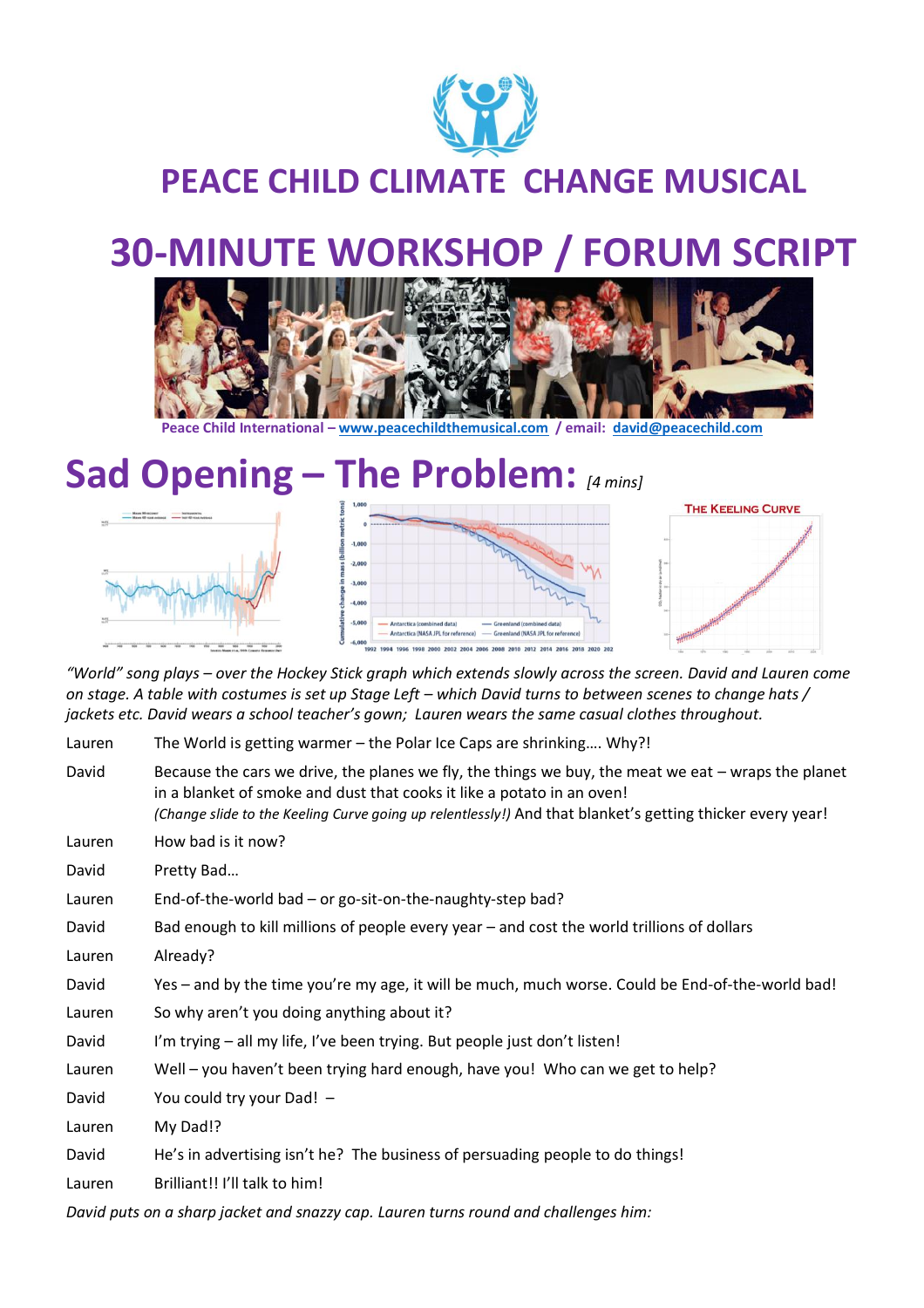# **1.The Advertising Agent:** *[2.5 mins]*

| Lauren            | So Dad! You're in the business of persuading people to do things?                                                                                                                   |
|-------------------|-------------------------------------------------------------------------------------------------------------------------------------------------------------------------------------|
| David             | To buy things. Yes                                                                                                                                                                  |
| Lauren            | Even if they don't want - or really need them?                                                                                                                                      |
| David             | I suppose!                                                                                                                                                                          |
| Lauren            | And the Advertising business worldwide is worth how much?                                                                                                                           |
| David             | About \$600 billion dollars a year! That's about half a Trillion pounds!                                                                                                            |
| Lauren            | So you're spending half a Trillion pounds persuading people to buy things they don't need which<br>could destroy the planet?!                                                       |
| David             | It's what my clients pay me to do!                                                                                                                                                  |
| Lauren            | But Dad! You could use all your skill – all the brilliant creative people who work here for you – to<br>advertise ways to SAVE the Planet! To live SUSTAINABLE lives!               |
| David             | Who would pay me to do that?                                                                                                                                                        |
| Lauren            | I don't know! But – can't you see that it's rather shocking to find out that my Dad is spending his life<br>getting people to buy things that could destroy his daughter's future!? |
| David             | What do you expect me to do? Get my clients to pay me to get people NOT to buy their products?<br>That's never going to happen.                                                     |
| Lauren            | I expect you to help me save the planet! To secure a Sustainable Future!                                                                                                            |
| David             | I can't! No one's going to pay me to get people to STOP buying things! How could I afford to put<br>food on the table – take you on nice holidays?                                  |
| Lauren            | You've got to do something, Dad!                                                                                                                                                    |
| David             | That's not my job! Go talk to Greta Thunberg – or those long-haired hippy activists who keep glueing<br>themselves to motorways to save the planet                                  |
| $l$ $\sim$ $\sim$ | النبيدا                                                                                                                                                                             |

Lauren I will.

*David puts on a grubby anorak and a baseball cap – picks up a placard and turns around. Lauren challenges him:*

# **2.The NGO Activist:** *[2.5 mins]*

| Lauren | I want to join your movement! Together, we can save the World!                                 |
|--------|------------------------------------------------------------------------------------------------|
| David  | Don't bet on it!                                                                               |
| Lauren | What?! You don't think you can change the world?!                                              |
| David  | I seriously doubt it!                                                                          |
| Lauren | Why do you keep on protesting then?                                                            |
| David  | You've got to do something                                                                     |
| Lauren | But – if enough of us protest, surely things will change?!                                     |
| David  | Not in my experience: a \$5 trillion dollar a year Oil industry takes an awful lot of beating! |
| Lauren | What does your banner say?                                                                     |
| David  | (Turns it around) "Make Tea not War!"                                                          |
| Lauren | (Laughing) Why tea?                                                                            |
| David  | It made you laugh! And it stops us taking ourselves too seriously.                             |
| Lauren | So you're saying that your protests are not serious?!                                          |
| David  | They are!! Very, very serious!                                                                 |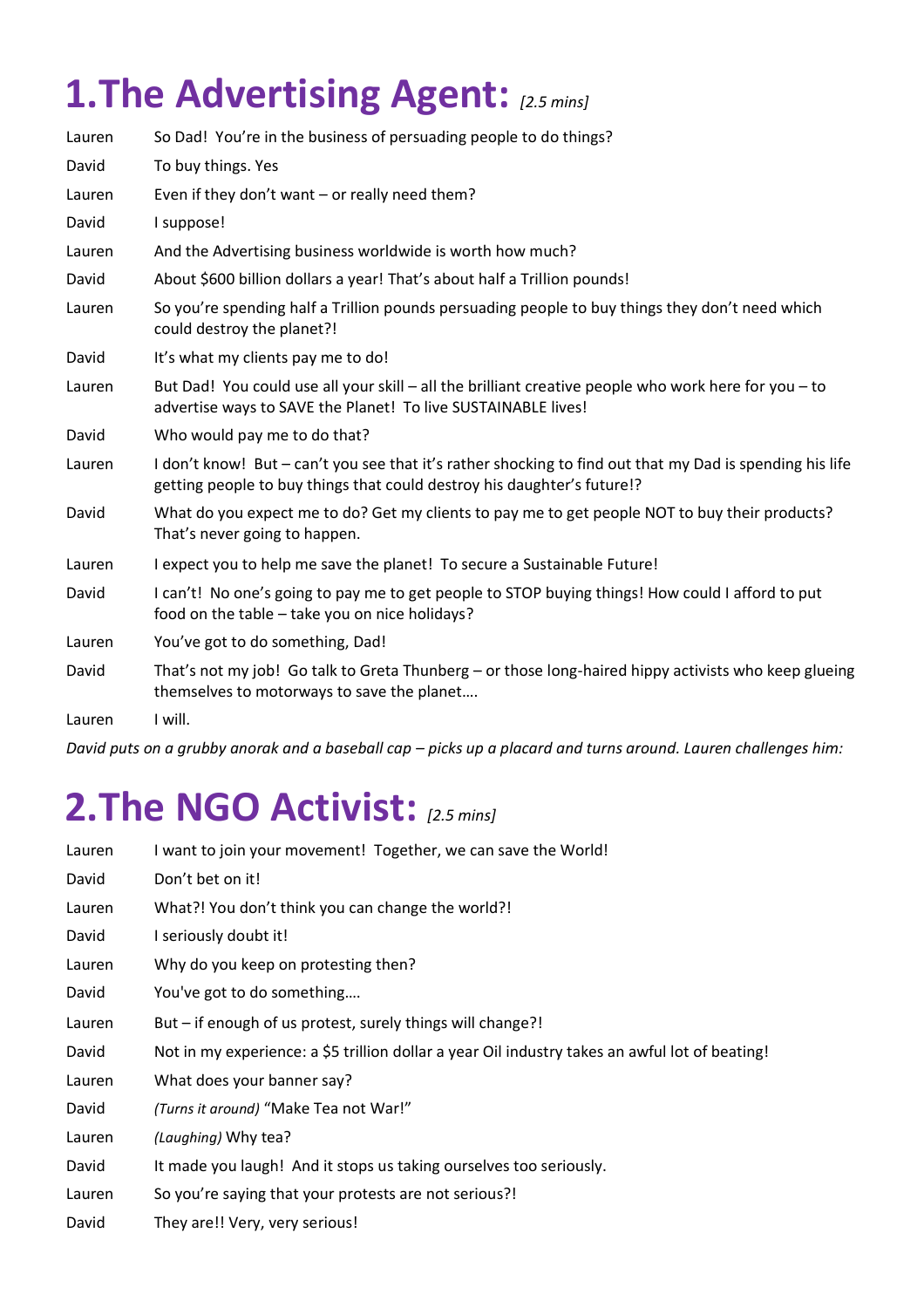| So what has all your protest achieved?<br>Lauren |  |
|--------------------------------------------------|--|
|--------------------------------------------------|--|

David We've got a few headlines, got ourselves arrested, got up a few politicians noses….

Lauren But did it change anything?

David Not in my experience!

Lauren So what can change things?

David Not giving up hope, I guess! I dunno… They say all power comes out of the barrel of a gun: why not go talk to the army people?

Lauren I will

*David puts on a Military cap and jacket – and turns round, holding a stick under his arm and saluting:* 

# **3.The Military Man:** *[2.5 mins]*

| Lauren | (deferential) Thank you very much for seeing me, sir                                                                                                                                                                                                                                                                                                  |
|--------|-------------------------------------------------------------------------------------------------------------------------------------------------------------------------------------------------------------------------------------------------------------------------------------------------------------------------------------------------------|
| David  | My pleasure. What did you want to see me about?                                                                                                                                                                                                                                                                                                       |
| Lauren | Defense, sir                                                                                                                                                                                                                                                                                                                                          |
| David  | Good! Defense is my business!                                                                                                                                                                                                                                                                                                                         |
| Lauren | Defense of the planet, sir: we the peoples have mounted a full-scale war against the natural<br>resources of the planet, and the planet has no way of fighting back. We're squeezing it dry like a<br>sponge – and my generation worry that, by the time we get to your age, there's going to be precious<br>little planet left for us all to live on |
| David  | So - what do you expect me to do about it?                                                                                                                                                                                                                                                                                                            |
| Lauren | Well, sir: governments spend upwards of TWO trillion dollars every year defending ourselves against<br>each other: couldn't we spend some of that defending mother nature against ourselves.                                                                                                                                                          |
| David  | I suppose we could: but that's not my decision. I take my orders from the politicians                                                                                                                                                                                                                                                                 |
| Lauren | But the politicians listen to your advice, sir: you are the Defense Professionals, aren't you?!                                                                                                                                                                                                                                                       |
| David  | Yes - and we're spending a great deal on making the Military more sustainable: we've got tanks that<br>run on natural gas, green boilers in all our barracks                                                                                                                                                                                          |
| Lauren | That's pathetic!! None of that's going to protect our future! Surely it's your job to tell the<br>government where the biggest threats lie $-$ and right now, the biggest dangers lie in human greed $-$<br>and our hunger for luxury goods and holidays!!                                                                                            |
| David  | Not sure that ships and tanks and planes are much of a defense against that?                                                                                                                                                                                                                                                                          |
| Lauren | Exactly! Look, sir! You've persuaded governments to spend billions on equipment to protect us from<br>all kinds of different enemies. Surely you can ask the government to use you - and your wonderful<br>soldiers - to protect us all from the biggest enemy we face right now? US - and our greed?                                                 |
| David  | That's not my job! Why don't YOU ask the Government? Talk to your local MP?                                                                                                                                                                                                                                                                           |
| Lauren | It is your job! I think it's everyone's job but you, like everyone else, think it's someone else's job. OK<br>- I'll go talk to my Member of Parliament!                                                                                                                                                                                              |

*David puts on a velvet-collared coat and trilby hat – and turns round:* 

#### **4.The Government Official:**

David *(Hurrying towards her)* Lauren, is it? Sorry – I can only give you five minutes…

- Lauren Five minutes to save the planet, Great!
- David Well sorry, but you're not even a voter!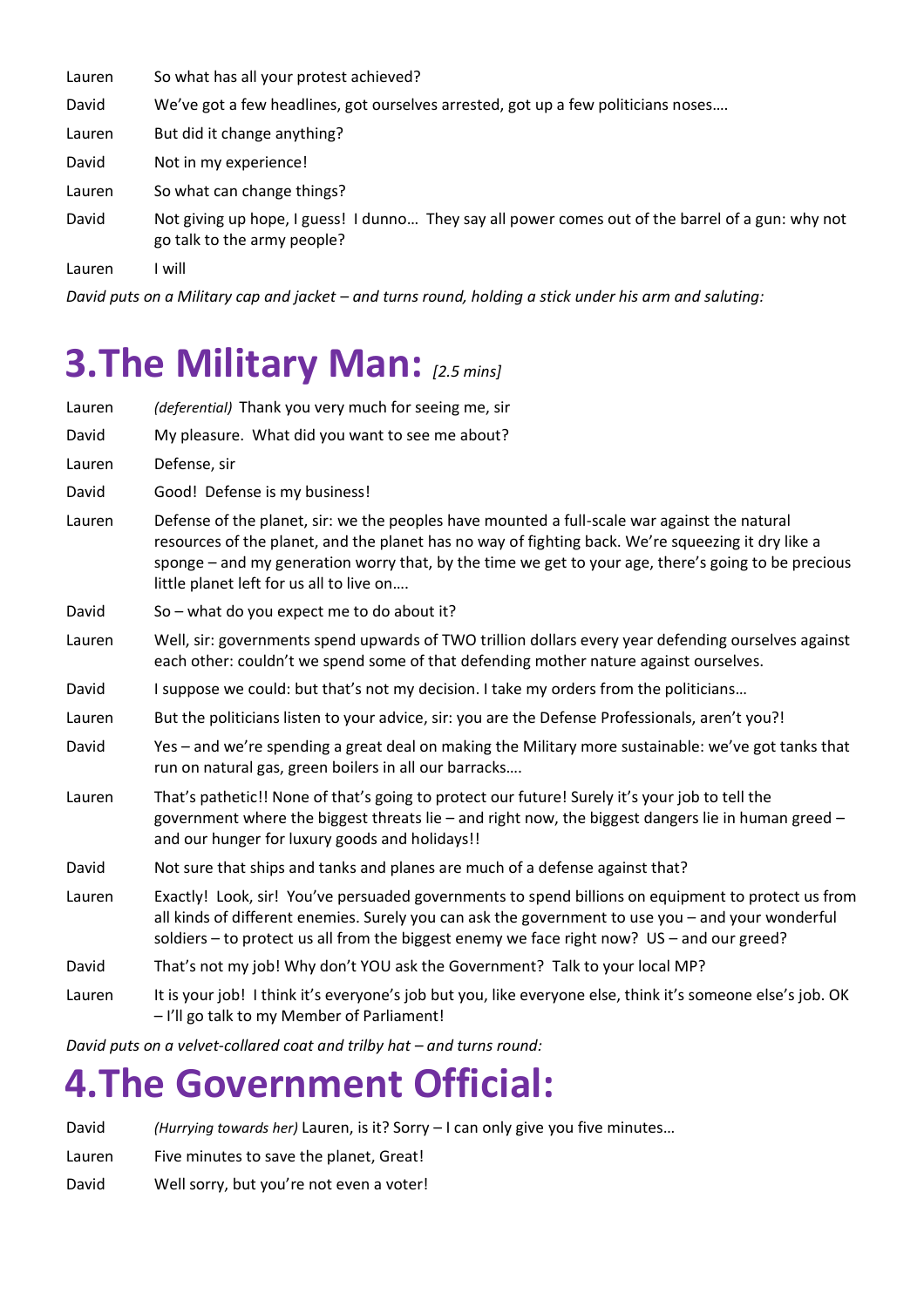Lauren I am actually! I turned 18 last year! But shouldn't you be taking care of all these young future voters? Their future depends on what your government does today.

David No government has done more to tackle climate change than our's!

Lauren Oh come on, sir! You could do so much more!

David Like what!?

Lauren What about a law that bans the production, sale and use of oil and coal from – say – 2030?

- David Well we're banning the manufacture of cars that run on petrol from 2035!
- Lauren You know that's not nearly enough
- David It's a start!
- Lauren What about home heating? In Sweden, you can't build a new house without a ground or air-source heat pump. Why don't you make that the law here?
- David Because this is NOT Sweden!! People don't move that fast in this country.
- Lauren But the scale of the Climate Emergency DEMANDS that you that you move that fast!!
- David Doesn't matter what I think. I do what my constituents want: they vote for me to be here.
- Lauren I thought the point of leadership was to inspire people to follow your lead?!
- David *(shrugs)* It doesn't often work that way?
- Lauren You must know that all these cars and planes and clothes and holidays and GREED!! will make it impossible for this planet to support our Generation into our old age?! *WE* will HAVE to turn it around because *YOU* have NOT! You have the power to pass laws that can force EVERYONE to live in a way that will allow our children and grand-children to have a planet to live a happy life on. Why haven't you done that?
- David Because you my voters! haven't asked us to!
- Lauren You haven't tried very hard to make us WANT to ask you!
- David Probably because you and local businesses are doing just fine as they are right now.
- Lauren Until it isn't fine. By when it's too late! You really don't want to lead on this stuff, do you?
- David It's not my job!
- Lauren  $So who's job is it?!$
- David You! The voters! Your parents. The Business leaders who pay the taxes that allow us to govern! Governments are obedient to them, especially in America! Go talk to them!

Lauren I will!

*David puts on a check shirt and a cowboy hat – and turns round:* 

### **5.The Business Executive:**

Lauren You mean – you're really in the business of building a green, sustainable business? David Yes! *(speaking in an American accent)* Why does it surprise you to find that Business leading the Green Transition? ESG business is the fastest-growing, and one of the most profitable, business sectors at the moment. Lauren ESG? David Environmental, Social and Governance. Basically, business that's good for the Planet! It always surprises me that anyone would want to do business that's bad for the Planet – but some do, even if they don't make as much money. Crazy!

Lauren So you think Business can lead the Green Transition?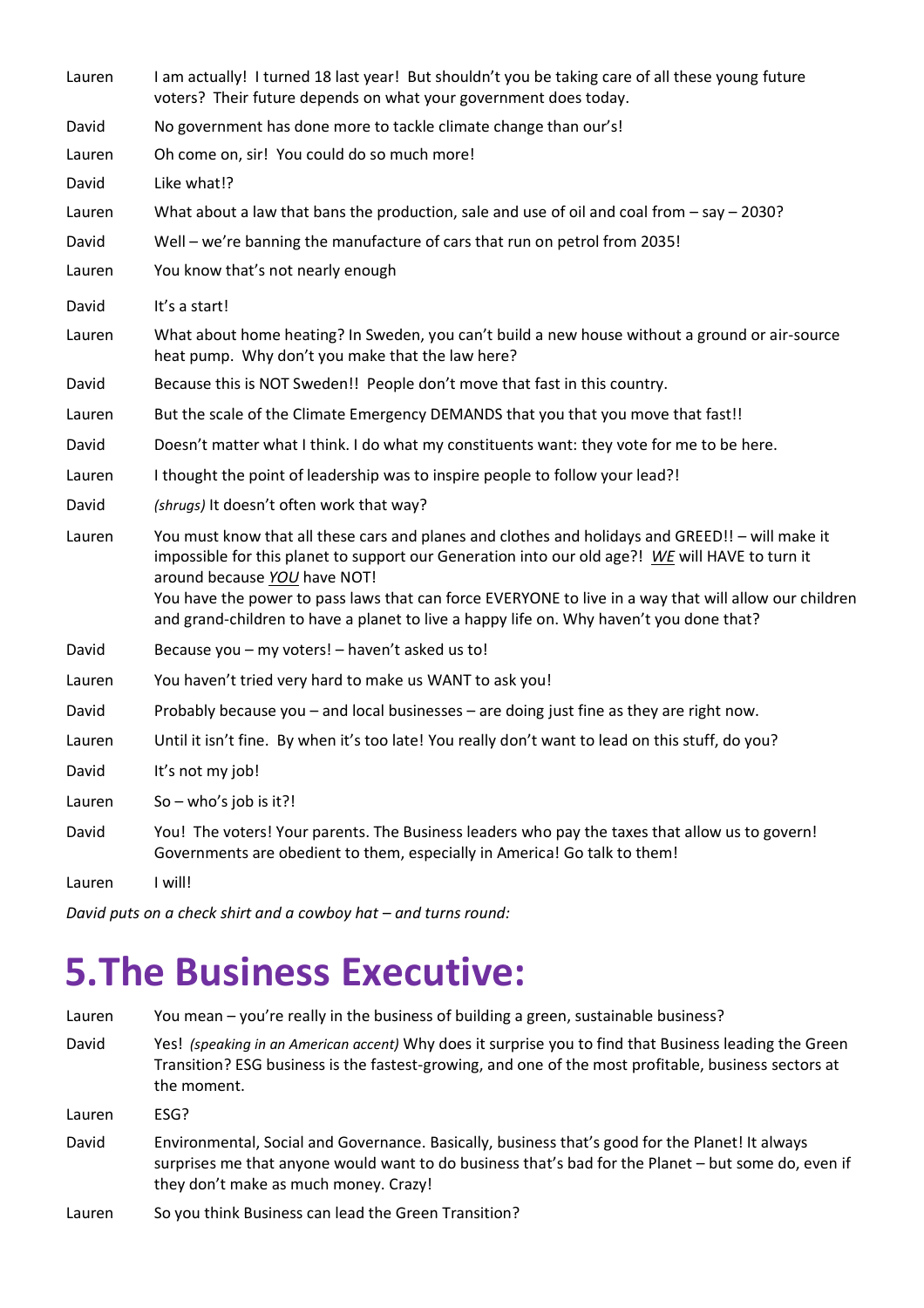David Business *is* leading the Green Transition. We built and operated the Brown Economy. We're building, and will operate, the Green Economy. No one else can.

Lauren So why don't you do it already?

- David Because it's very hard: business has to obey government regulations, do what our customers want and keep our prices competitive to stay in business and make a profit. And a business that doesn't make a profit doesn't survive – and that's no use to anyone.
- Lauren So why aren't all business leaders like you driving the Green Transition? What would it take to make them?
- David Government regulation, I guess.
- Lauren What government regulation?
- David Clever, strong and imaginative regulation. Like your European Green Deal with its Border Adjustment Mechanisms. That's a great one! I'm hoping they'll buy into that here in America…
- Lauren What can we do to get Governments to be more imaginative?
- David Vote for imaginative politicians who support the building of a green, sustainable Economy. NEVER ever vote for the dunderheads who support the old Oil and Coal economy.
- Lauren So get the government regulations right, and everything would be just fine?!
- David It couldn't be any worse!! But I have kids too and I'm scared to death about the mess we're leaving to you guys! My generation – and most businesses – have been recklessly greedy and selfish! But Business is not in the business of regulating greed and selfishness. That's the job of government.
- Lauren You could self-regulate.
- David I could but if I was the only one, I'd very quickly go out of business....
- Lauren So what do we need to do?
- David If I knew, I'd tell you! But honestly after a lifetime of thinking about it I really don't know!
- Lauren *(in frustration)* Ach!
- David Sorry kid but maybe it would be easier if you just face up to it: we're screwed! It's not your fault it's my generation's fault! I'll be dead soon – and there are worse things than dying. Face it! Perhaps we never did deserve this beautiful planet…. *(He turns away, taking off his hat and shirt)*
- Lauren NO!! *(screaming louder and louder)* **NO!! NO!! NO!! NO!!**
- David *(pulling on his Teacher Gown)* Whatever's the matter?

### **The Forum – SOLUTIONS?**

Lauren We're done for! This whole idea of a "Sustainable Future" is lovely - but impossible. This whole climate summit is a waste of time! David Surely not?! Lauren Everyone says "It's NOT my Job!" "It's not my fault!" "Don't ask me to change things…." It's always some one else's problem! Face it! Perhaps we never did deserve this beautiful planet.... David You know that's not true?! Lauren How? David You said at the outset that it is your generation that's going to have to solve the problem. Lauren  $So - ?$ David So – ask them: all these people here: they're your generation, and they all go to great schools and they've come to this climate summit to find solutions. They must have some ideas. Lauren Do they?